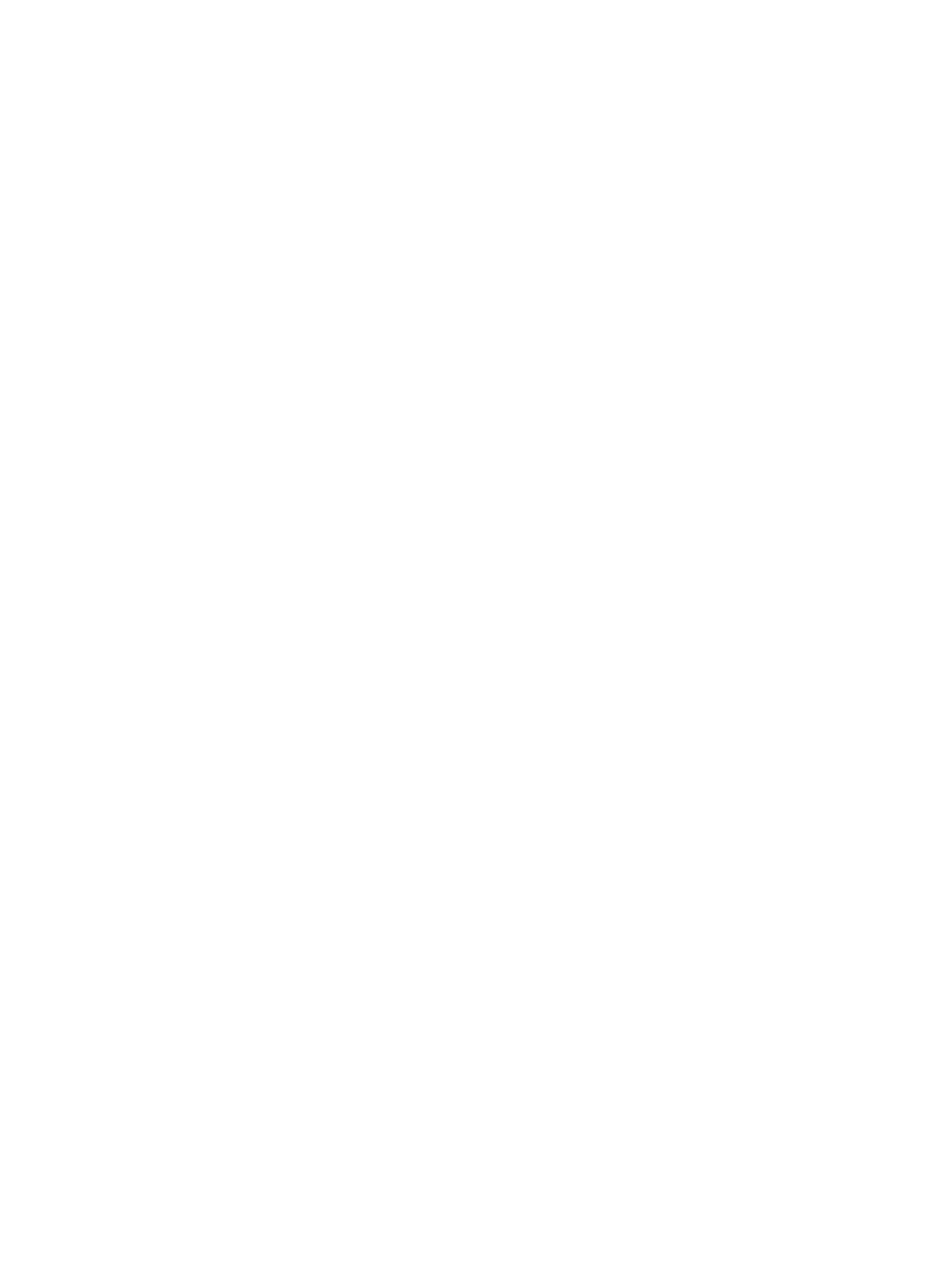# **COLLABORATE WITH THE CHINA GATEWAY**

There are a myriad of opportunities to partner and collaborate in China. The Ohio State China Gateway can help facilitate the following:

- Student Opportunities
- Research Collaborations
- Faculty Support
- Events

#### STUDENT OPPORTUNITIES

#### **RECRUITMENT**

The China Gateway supports Ohio State's undergraduate and graduate recruitment efforts by attending events such as EducationUSA College Fair and American Universities China Association (AUCA) college fairs and by working with affiliated agencies in China through targeted collaborations.

#### **FISHER COLLEGE OF BUSINESS OPERATIONS GLOBAL LAB**

China remains a top exporter of manufactured goods and a major demand center. After students complete their one-credit spring semester course on campus, they travel to Hong Kong, Shanghai and Beijing to better understand how companies are adapting and innovating their operations strategy to ensure the success of their global investment.

#### **FISHER COLLEGE OF BUSINESS GLOBAL APPLIED PROJECTS**

The Global Applied Projects program is an opportunity for Fisher College of Business MBA students to gain international experience by working on real world business challenges in global locations for Fisher corporate partners and project sponsors. The Global Applied Projects combines a spring semester, second session international consulting/project management course and a three-week May term in-country, immersive living and work experience.

#### **CAREER SERVICES**

Ohio State has more than 200 undergraduate majors and 280 graduate and professional programs that help shape students with a wide range of interests and skills. Approximately 68,000 students attend Ohio State which makes it easy for companies, nonprofits and government offices to find students with skill sets to match their needs. The China Gateway has established a career resource center that extends career services beyond the United States. The service center aims to assist Ohio State students and alumni in exploring career opportunities in China and better engage corporate partners for multifaceted collaborations.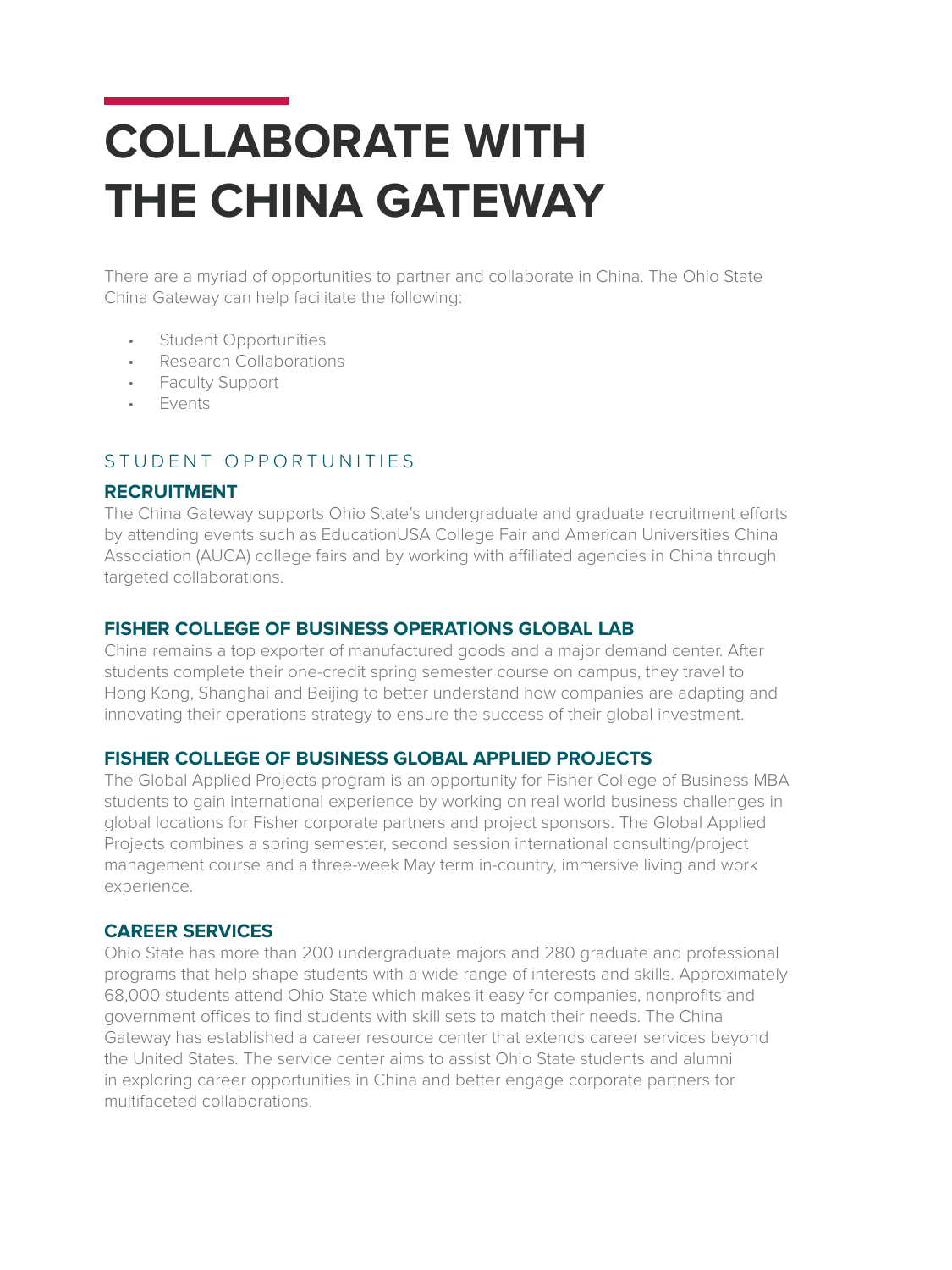#### RESEARCH COLLABORATIONS

The China Gateway strategically connects exceptional talent and resources at Ohio State to corporations and organizations in Greater China, facilitating academia-industry commercialization procedure.

#### FACULTY SUPPORT

Faculty engagement, fostering existing partnerships and facilitating new opportunities to collaborate are key initiatives for the China Gateway. We support Ohio State faculty who visit China for academic conferences, lectures, partnerships opportunities, meeting with university faculty, conducting field work and leading education abroad programs in many ways including travel logistics, event and meeting planning, accommodation recommendations and serving as interpreters in their meetings with partners in China.

#### EVENTS

The Ohio State China Gateway and Ohio State's colleges and departments are interested in hosting events alongside partners in China. Building on the full strength of Ohio State's teaching and research, we have partnered for conferences, forums and workshops in a variety of areas.

# **PROJECT SPOTLIGHTS**

## PAN-ASIA FORUM

The Ohio State Pan-Asia Forum is held in China celebrating the extensive history of collaboration between Ohio State and China, as well as the Pan-Asia region. Researchers, industry leaders and academic experts from Ohio State and around the world come together to share information and knowledge on emerging topics and forward-looking themes. The forum highlights the unique strengths in interdisciplinary research and education.

This program was initiated in 2018 by the Ohio State China Gateway office with assistance from the College of Engineering, Center for Automotive Research, Office of Advancement and Office of International Affairs.

*"I just wanted take a moment to thank you for all your support during my trip and to congratulate you on an excellent event. Please pass my sincere thanks and compliments to your whole team. I really enjoyed taking part in the forum and traveling to Shanghai. I hope our paths will cross again soon."* 

*– David Cooke, Assistant Director of Research Operations, Center for Automotive Research*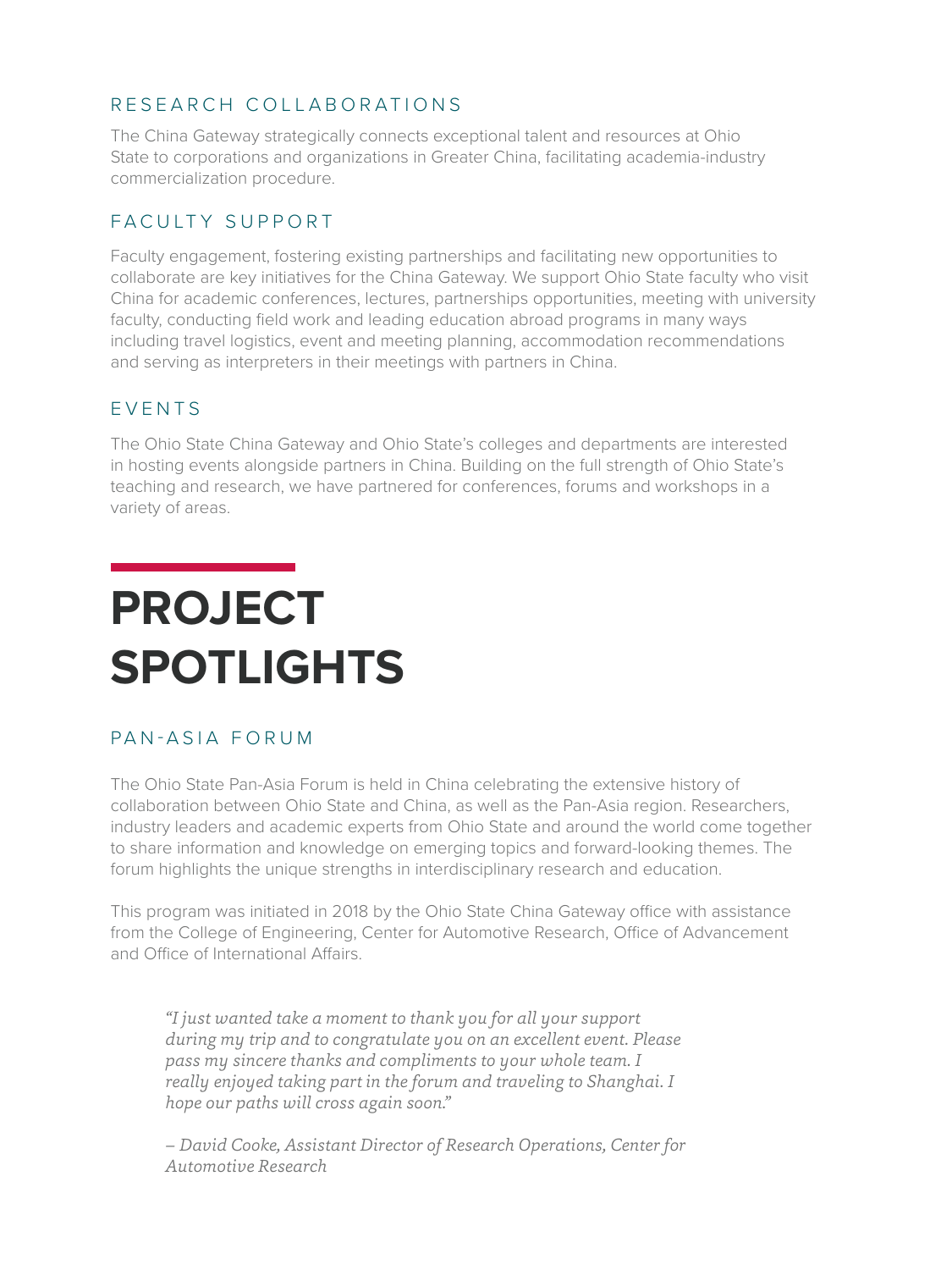#### PRE-DEPARTURE ORIENTATION

Since 2012, the China Gateway has initiated, coordinated and facilitated a Pre-Departure Orientation (PDO) program in partnership with Offices of International Affairs, Student Life, and Student Academic Success. After six years, the PDO has become a large-scale event that ranks high among U.S. universities and receives broad attention from incoming students, parents, alumni, university administrators and educational peers. In 2019, 350 students and 350 parents attended four sessions offered in Beijing and Shanghai.

*"Ohio State is Great! PDO is meaningful and it gives us ways to involve!" "Thank you for providing kindly advice. That's useful." "I learned a lot from PDO. Good!" "PDO have provided all details that I need."* 

*–participant submitted comments from the 2019 PDO Family Survey*

#### CHINA CAREER FAIR

The China Career Fair provides a platform to connect employers with Ohio State students and alumni directly since 2016. In collaboration with dozens of prestigious U.S. Universities' China Offices from American Universities' China Association (AUCA) and more than 100 corporate partners, the China Gateway not only brings benefits to our students, but also improve Ohio State's brand as a global university.

> *"China has many fine universities; however, the Chinese students who study in the United States have a competitive edge over their peers because they gain a deeper understanding of U.S. business practices, stronger English language skills and enhanced culture awareness. These skills are very appealing to multinational firms with operations in China as well as Chinese-based companies that conduct business in America and other English-speaking countries around the globe."*

*– Jeff Rice, executive director of Fisher's Office of Career Management*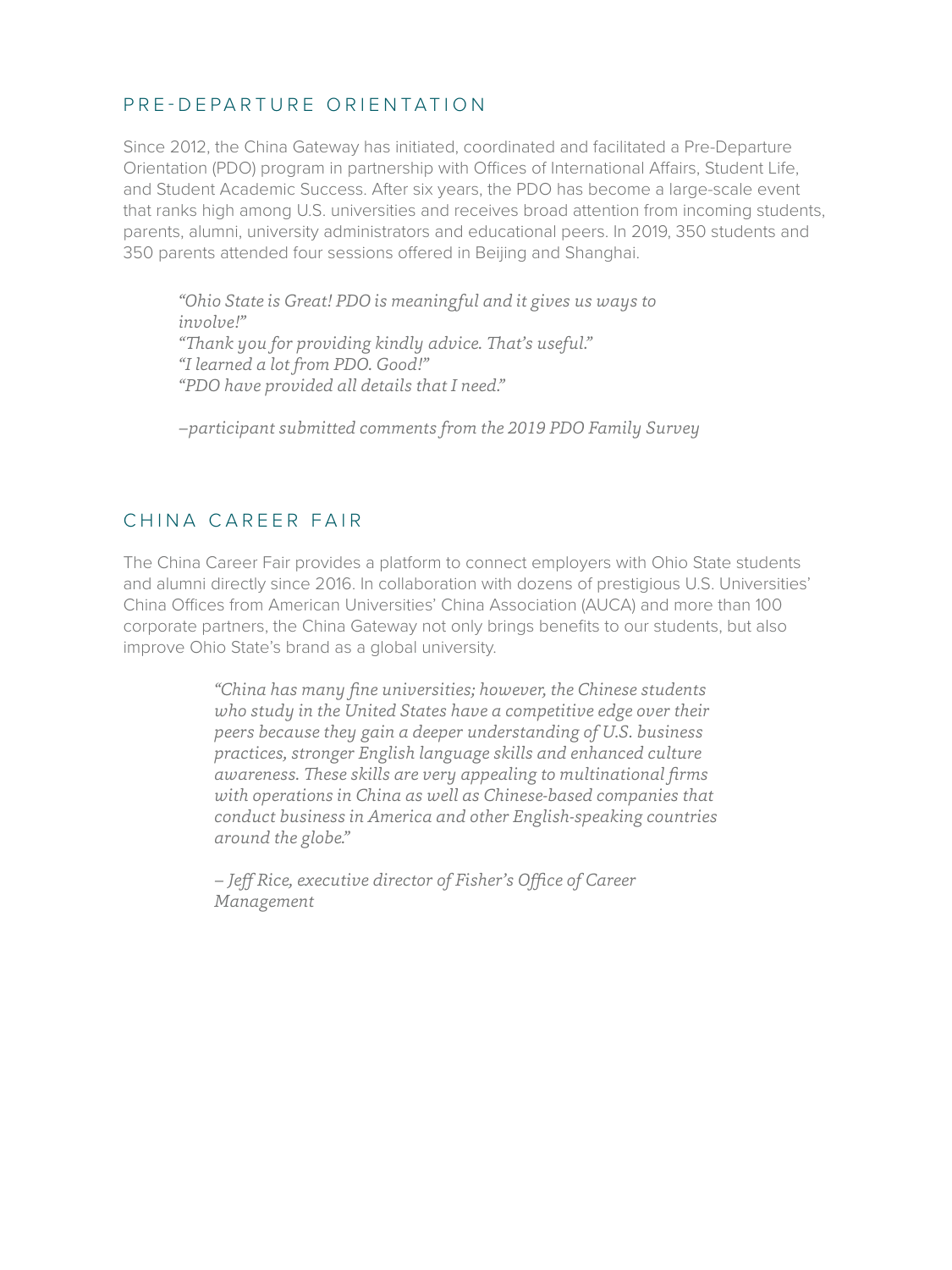# **OUR PARTNERS IN CHINA**

## ACADEMIA

- Beijing Foreign Studies University
- Beijing Jiaotong University Law School
- Beijing Normal University
- China University of Political Science and Law
- Chinese Agricultural University
- Chongqing University
- East China University of Science and Technology (ECUST)
- Fudan University School of Life Science
- Guangdong University of Foreign Studies
- Huazhong Agricultural University
- National Taiwan Normal University
- National Taiwan University School of Pharmacy
- National Yang-Ming University Graduate Institute of Biopharmaceutical Sciences
- Northwest University of Political Science and Law
- Peking University Law School
- Peking University, Guanghua School of Management
- Shandong Academy of Agricultural Sciences
- Shandong University
- Shanghai Jiao Tong University, School of Electronic, Information and Electrical Engineering
- Shanxi Agricultural University
- Soochow University
- South-Central University for Nationalities
- Southeast University Law School
- Southwest University of Political Science and Law
- Taipei National University of the Arts
- University of International Business and Economics
- University of Science and Technology of China
- Wuhan University
- Xi'an Jiao Tong University Law School
- Xi'an Jiao Tong University School of Electrical Engineering
- Zhongnan University of Economics and Law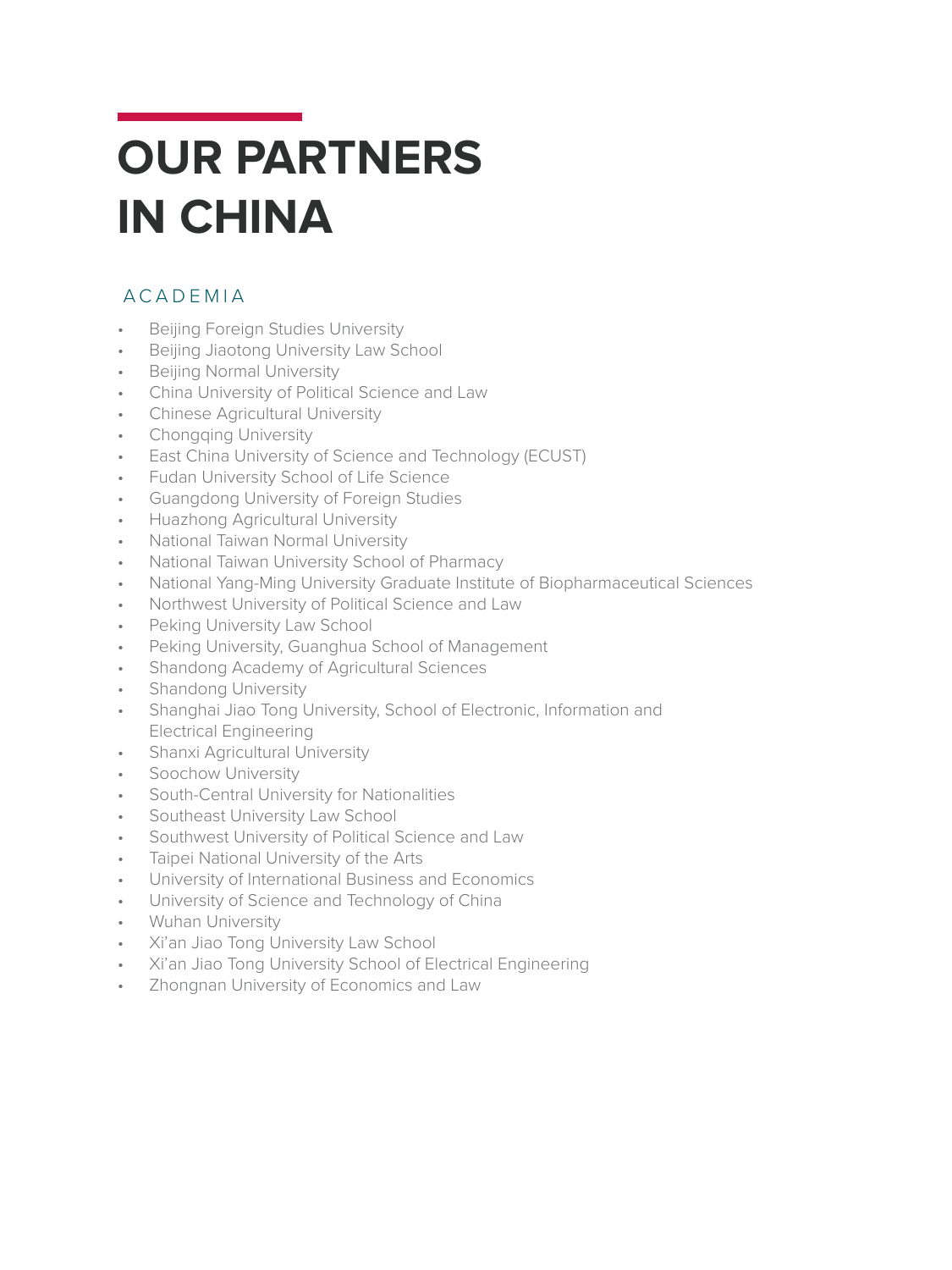#### INDUSTRY AND CORPORATE

- Alibaba
- Amazon
- Apple
- Avista Group
- BOE
- Bloomberg
- Bytedance
- Continental AG
- Cisco
- Decathlon
- Didi
- Deloitte
- Fiat Chrysler Automobiles
- Ford
- GE
- Herbalife
- IBM
- Jardines
- JP Morgan
- Kantar
- KPMG
- Lenovo
- P&G
- PwC
- Roland Berger
- SF Express
- Silicon Valley Bank
- Sohu
- Standard Chartered Bank
- Suning
- Taikang Asset
- Tencent
- Unilever
- Wuxi Biologics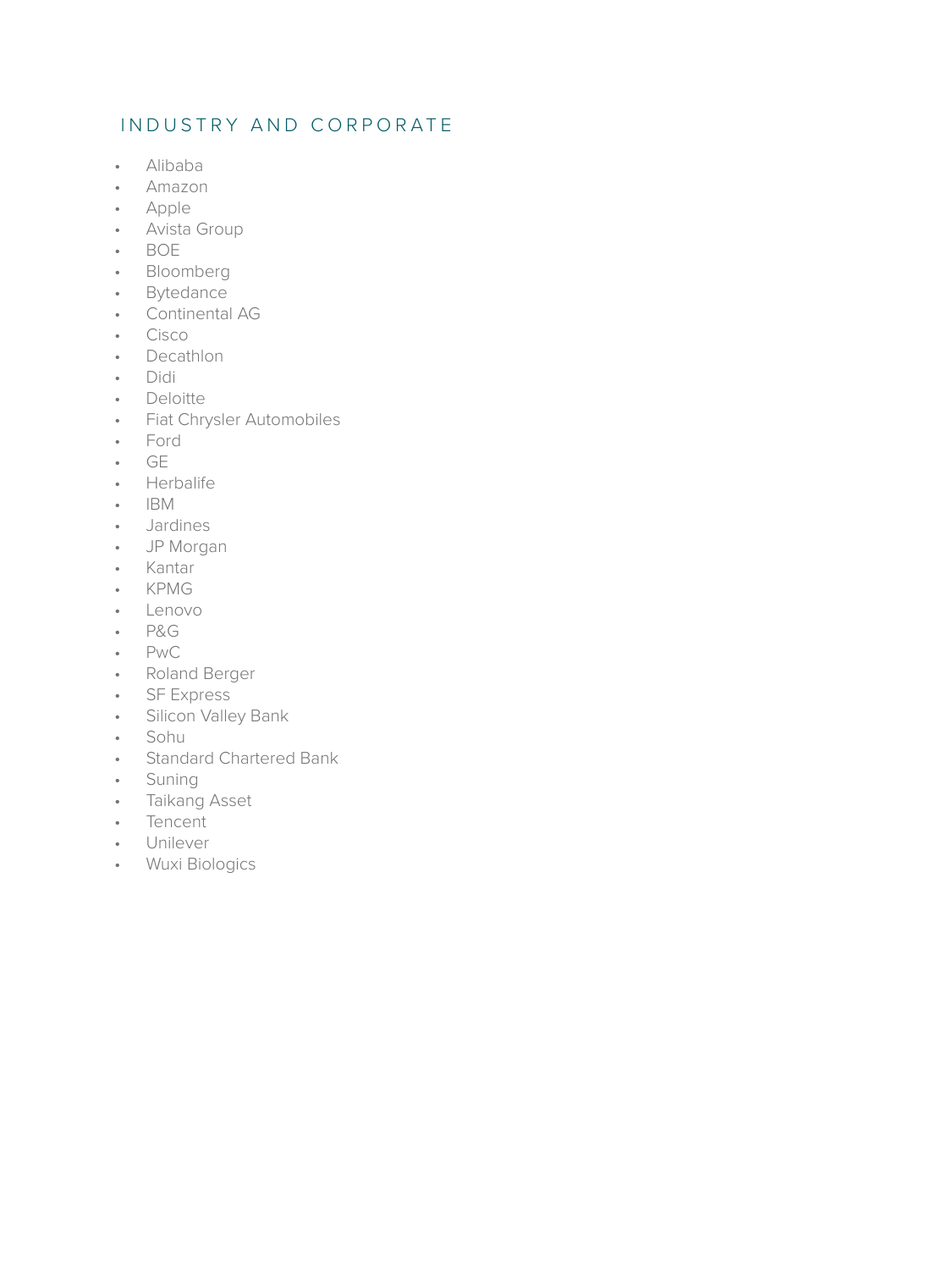# **EXPLORE THE POSSIBILITIES**

## THE OHIO STATE UNIVERSITY

The Ohio State University's campus in Columbus, Ohio has been the stage for academic achievement and a laboratory for innovation since its founding in 1870. The university's main campus is one of America's largest and most comprehensive. As Ohio's best and one of the nation's top-20 public universities, Ohio State is further recognized by a top-rated academic medical center and a premier cancer hospital and research center.

#### CHINA GATEWAY

Ohio State opened Global Gateways in Shanghai, China (2010), Mumbai, India (2012) and São Paulo, Brazil (2014) for Ohio State to foster connections and facilitate opportunities for students, researchers, alumni and partners. The China Gateway builds upon Ohio State's long-standing partnerships and strategic engagement with China.

## CONTACT

Contact us to find partners and begin collaborating in China!

+86-21-6225-0757 (China) +1 614-292-6101 (USA)

**china.gateway@osu.edu oia.osu.edu/china**

## **READY, SET, GO**

**1** Contact the China Gateway (**china. 5 gateway@osu.edu** or **you.48@osu.edu**) with your idea or interest.

a plan of action.

**5** Start collaborating!